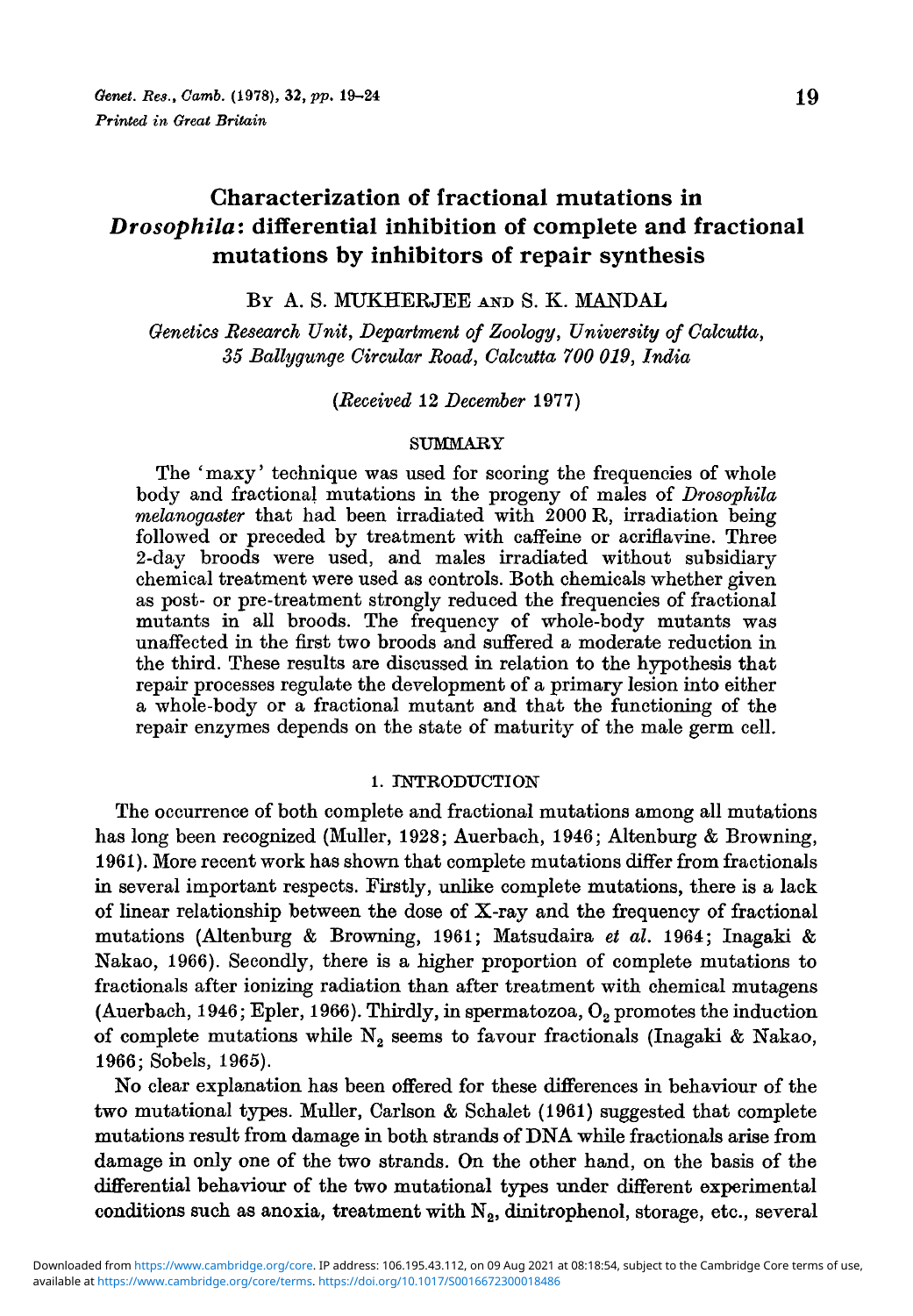workers suggested that the realization of one or the other mutational type might be determined during the fixation of mutations by the action of different repair systems in the paternal germ cells (Sobels, 1965; Sobels *etal.* 1966; Brink, 1970; Mandal, Rahaman & Mukherjee, 1977). The repair mechanisms for point mutations and chromosome breakage may be different; the present discussion is restricted to point mutations.

In order to examine the validity of the proposed repair hypothesis and to distinguish it from the proposition of Muller *etal.* (1961), we have investigated the possibility of discriminating between the repair systems involved in the fixation of the two classes of point mutation by inhibition of repair synthesis by caffeine and acriflavine. These drugs are known to be inhibitors of repair systems in eukaryotes (Norman, 1971; Mendelson, 1973; Mendelson & Sobels, 1974; Chevaillier & Philippe, 1976; Mailing & Wassom, 1975).

### 2. MATERIALS AND METHODS

The maxy stock of *Drosophila melanogaster* (Muller, 1954) was used for the present investigation. The *X* chromosome of the tested males was marked with  $\bar{d}$ <sup>*i*1</sup> sc<sup>*i*</sup><sup>1+</sup> Ind<sup>149</sup> *ptg oc'*  $B^{M1}$  and the  $Y$  chromosome was marked with  $l^{j_1+}$ . After or before the desired treatment (described below) the X-irradiated males were  $\int \csc^{2} x \cos^{2} x \cos^{2} x \cos^{2} x \sin^{2} x \cos^{2} x \sin^{2} x \cos^{2} x \sin^{2} x \cos^{2} x \sin^{2} x \sin^{2} x \sin^{2} x \sin^{2} x \sin^{2} x \sin^{2} x \sin^{2} x \cos^{2} x \sin^{2} x \cos^{2} x \sin^{2} x \cos^{2} x \sin^{2} x \cos^{2} x \sin^{2} x \cos^{2} x \sin^{2} x \cos^{2} x \sin^{2} x \cos^{2} x \sin^{2} x \cos^{2} x \sin^{2} x \cos^{2} x \sin^{2} x \cos^{2} x \$ ptg oc'  $B^{M1}$  females in the proportion of three females per male. The X-linked mutants appearing in the  $F_1$  were scored in three consecutive 2-day broods. Mutants for only 11 of the 15 loci (excluding *sc Sl* and *sc 8 )* were scored in order to avoid confusion with phenocopies. The 11 loci are: *y, car,f, g, ras, sn, ct, cm, rb, w* and pn (for description of these mutants see Lindsley & Grell, 1968). All mutants which appeared in the  $F<sub>1</sub>$ , except clear-cut mosaics, were tested for transmissibility and allelism with known loci, with appropriate tester stocks. All mutants were examined for their somatic distribution.

X-irradiation was given with Picker's X-ray unit operated at 110 kV, 4 mA with  $0.25$  mm Al filter. The desired dose rate (750 QR/min) was obtained by varying the target distance from the source and was calibrated with a Victoreen dosimeter (Model No. 70). The total dose of X-rays was 2000 R (2 KR) for all experiments. For the pre- and post-treatment experiments, males were injected intraabdominally before or after X-irradiation, with caffeine  $(1,3,7$ -trimethyl-2,6dioxypurine; Orient Pharmaceuticals, Calcutta, India; batch no. 001) or acriflavine (a mixture of diamino-10,-methyl acridinium chloride and diaminoacridine; Arora Pharmaceuticals, India; batch no. 018), at a concentration of 100  $\mu$ g/ml. The control males for only caffeine or acriflavine treatment either received 0-7% NaCl or distilled water, those for other treatments received only 2 KR of X-rays. The statistical significance of the differences between the frequencies of induced mutations in control and various experimental sets has been tested by the Equality of Proportion Test (Snedecor, 1956) and the average frequencies of different replicates by analysis of variance and critical difference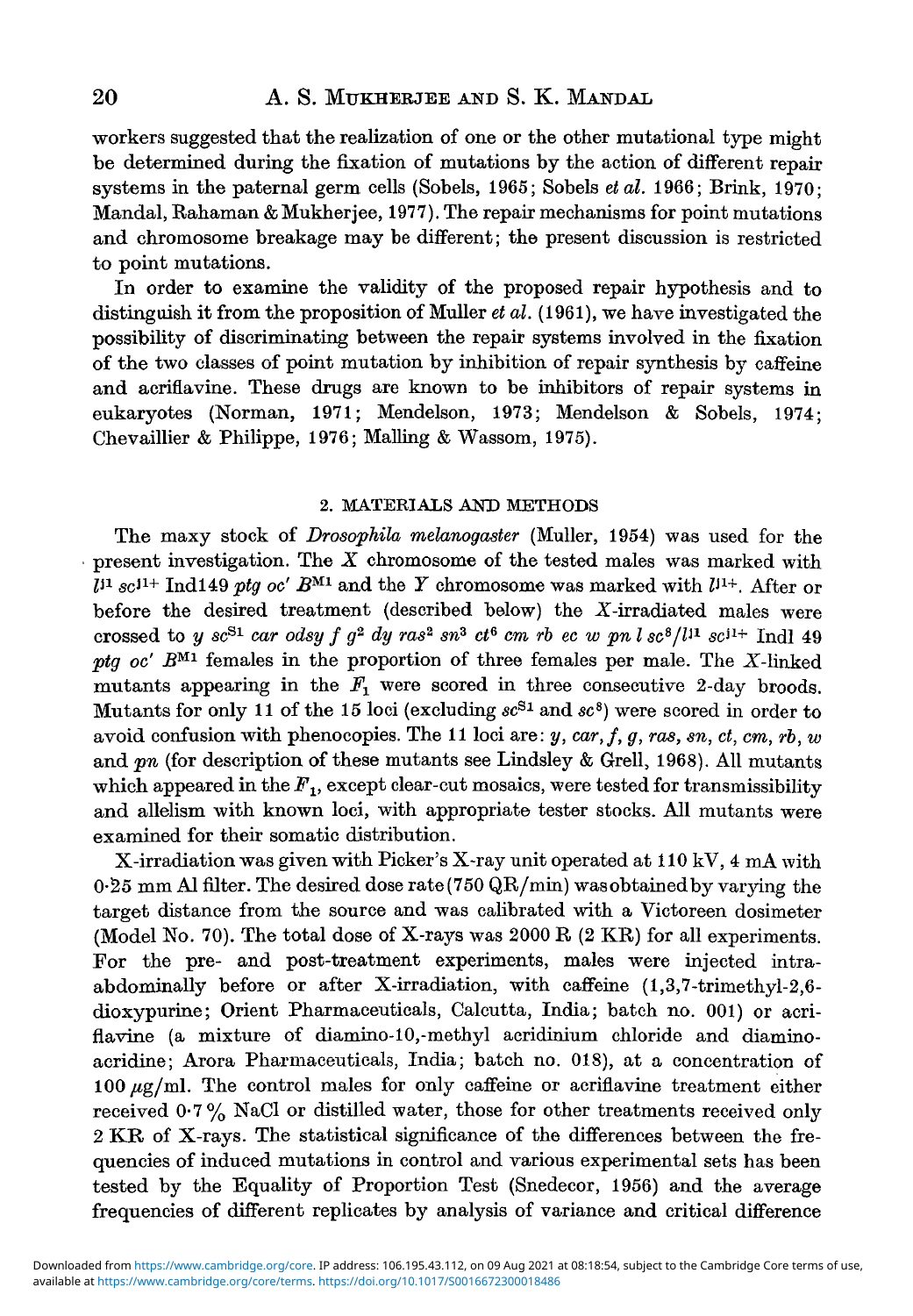| 0.128(17)<br>0.011(1)<br>$\frac{1}{2}$<br>F(%)<br>$\frac{1}{2}$<br>$\frac{6}{6}$<br>0.148(12)<br>0.096(13)<br>0.074(7)<br>0.085(7)<br>0.061(6)<br>W(0)<br>6856<br>13109<br>8317<br>8093<br>7091<br>$\mathbf{z}$<br>Treatment other than<br>5. Acriflavine post-<br>4. Acriflavine pre-<br>3. Caffeine post-<br>2. Caffeine pre-<br>treatment<br>treatment<br>reatment<br>treatment<br>$2$ KR<br>1. None | 10839<br>7322<br>6808 | $W\,(\%)$    |                      |              |                        |               |
|---------------------------------------------------------------------------------------------------------------------------------------------------------------------------------------------------------------------------------------------------------------------------------------------------------------------------------------------------------------------------------------------------------|-----------------------|--------------|----------------------|--------------|------------------------|---------------|
|                                                                                                                                                                                                                                                                                                                                                                                                         |                       |              | F(%)                 | 2            | W(%)                   | F(%)          |
|                                                                                                                                                                                                                                                                                                                                                                                                         |                       | 0.201(22)    | 0.137(15)            | 3001         | 0.434(17)              | 0.147(6)      |
|                                                                                                                                                                                                                                                                                                                                                                                                         |                       | $(14)$ 00:00 | 0.009(1)             | 3012         | 0.225(5)               | $\frac{6}{6}$ |
|                                                                                                                                                                                                                                                                                                                                                                                                         |                       | 0.170(11)    | 0.008(1)             | 1722         | 0.264(5)               | 0.031(1)      |
|                                                                                                                                                                                                                                                                                                                                                                                                         | 5788                  | 0.111(8)     | 0.015(1)             | 1137         | 0.270(3)               | $\frac{1}{2}$ |
|                                                                                                                                                                                                                                                                                                                                                                                                         | 5687                  | 0.095(6)     | 0.039(2)             | 1341         | $0.056(1)^*$           | $\frac{1}{2}$ |
| Analysis of variance: F-values and significance                                                                                                                                                                                                                                                                                                                                                         |                       |              |                      |              |                        |               |
| $49.4***$<br>89.1**<br>0.43<br>2.57<br>Effect of acriflavine<br>Effect of caffeine                                                                                                                                                                                                                                                                                                                      | 2.22<br>2.88          |              | $60.1**$<br>$16.3**$ | 2.44<br>24.2 | $7.26***$<br>$41.3***$ |               |

All mea \* Onl n  $\%$  values for fractionals are significantl y different from the control (Ro w 1) at  $P = 0.01\%$  b y critical difference (CD) test. y this mea n  $\%$  for complete mutations is significantl y different fro m the control b y CD test.

 $\cdots$  Significant at  $1\%$  by y the Fisher *F* test.

# $TTT$

21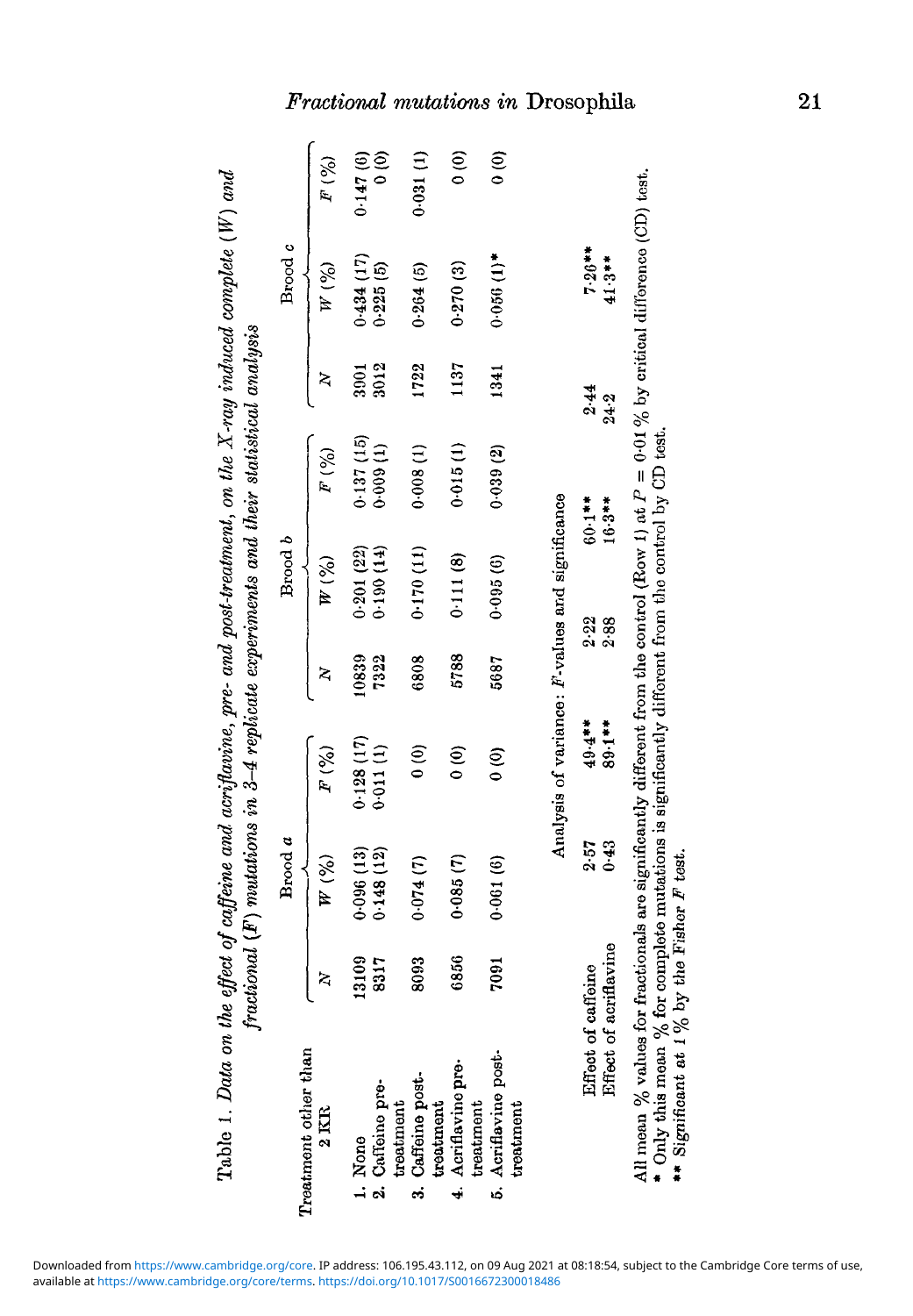tests for two-way classified data (Snedecor, 1956; Goon, Gupta & Dasgupta, 1968). For the Equality of Proportion Test, the *z* values were calculated from the pooled data.

#### 3. RESULTS

Our data reveal that, at the concentration used in these tests, caffeine and acriflavine fail to induce mutations in *D. melanogaster.* This agrees with the results obtained by several earlier workers in higher systems (Cattanach, 1962; Janders & Seaten, 1962; Alderson & Khan, 1967; Clark & Clark, 1968). In Table 1 the results of the experiments in the three 2-day broods are presented as average frequency (per cent) in three (brood c) or four (broods *a, b)* replicates. The numbers shown in parentheses are the numbers of mutants obtained in the pooled data.

With the mating procedure used here and by others, germ cells of broods *a, b* and c represent sperms, late spermatids and early spermatids or late spermatocytes, respectively (Sobels, 1965). As is evident from the data and their analysis in Table 1, the frequency of fractionals is strongly reduced in all three broods by both caffeine and acriflavine, and by both pre- and post-treatments. The frequency of complete mutations is virtually unaffected by caffeine or acriflavine in broods *a* and 6, but reduced significantly by acriflavine post-treatment in brood c. The *F* values for differences between replicates were in no case significant, suggesting homogeneity among different replicates. In none of the experiments was a difference between the effects of pre- and post-treatment observed.

In brood c, the Equality of Proportion Test on the pooled data (not shown in the table), however, revealed an absence or a marginal significance of the difference between the control and treated for both fractional (range of *z* values 1-52-1-99) and complete mutations (range of  $z$  values  $0.96-1.96$ ). This may be due to less sensitivity of the test caused by using the pooled data.

A locus-wise distribution of induced mutations shows that there is no preferential enhancement or reduction of induced mutations at any specific loci. Furthermore, the possibility of confusion of the fractional mutations with phenocopies can also be ruled out since in all fractional mutants the somatic distribution of the mosaic patches was symmetrical and occupied one-half or one-quarter (rarely one-eighth) of the target tissue. In no instance was there an irregular distribution or pleiotropism.

# 4. DISCUSSION

Our results clearly show that both caffeine and acriflavine strongly reduce the frequency of X-ray induced fractional mutations in all post-meiotic germ cells, but have no effect on the frequency of complete mutations, except possibly in  $b$ rood  $c$  (spermatids and secondary spermatocytes). The two chemicals have the same effect whether used before or after X-irradiation. Such a difference in their effect on the two types of mutation cannot be explained as due simply to lack of restitution, as proposed by Mendelson & Sobels (1974), and requires further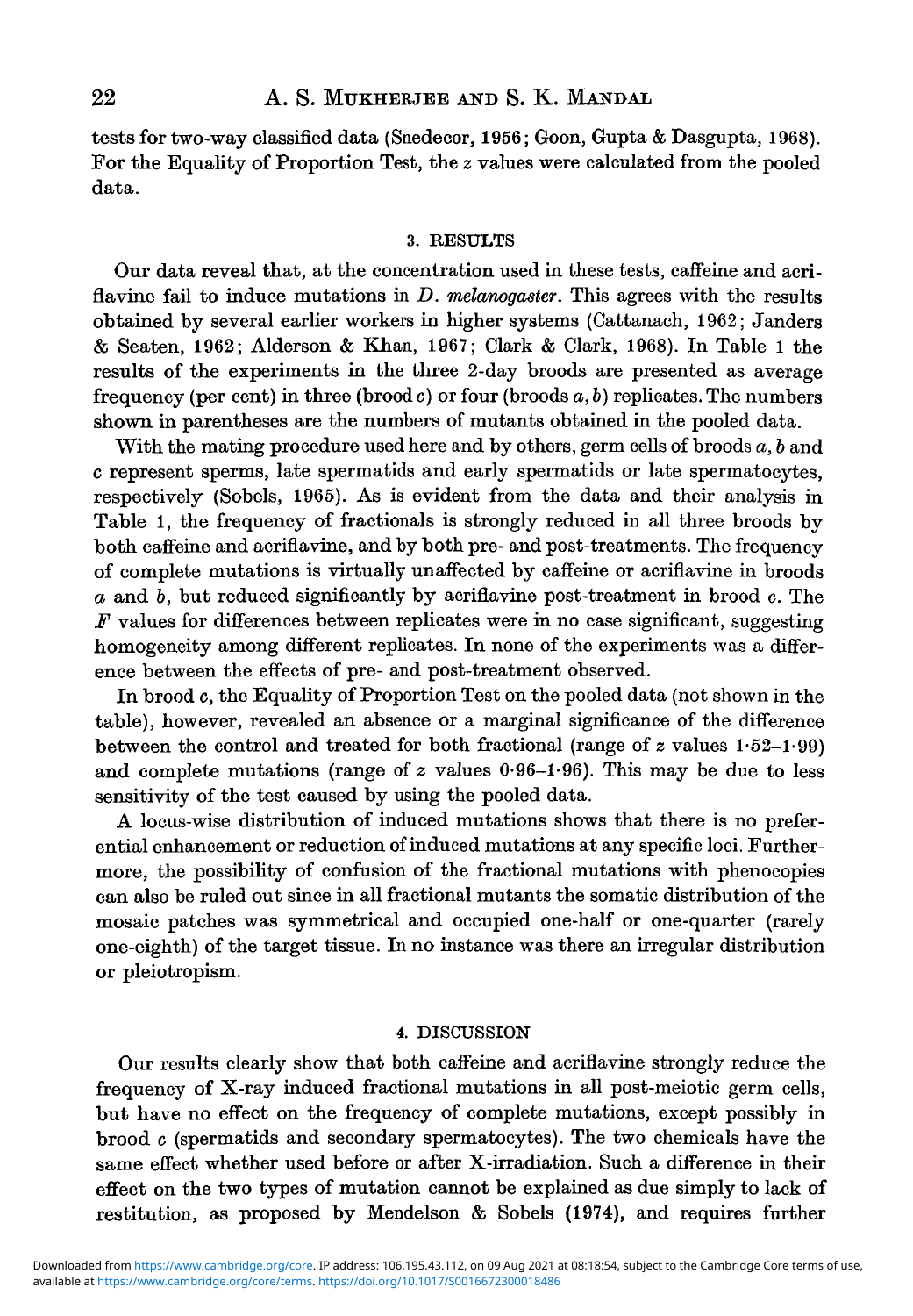assumptions. Since both chemicals are known to act as inhibitors of repair synthesis, we suggest that the differences we have observed arise from a differential action of these chemicals on the repair system or systems present in the paternal germ cells: either because different repair systems recognize single and double strand breaks (Painter, 1974), or because a single repair enzyme acts differently on the two types of break.

This work has been supported by a grant from Department of Science and Technology, Government of India (Grant no.  $11/13/75$ -SERC) to A.S.M. and by a teacher fellowship to S.K.M. We are also thankful to Dr S. P. Mukherjee, Department of Statistics, Calcutta University, for his advice and help on statistics.

### REFERENCES

- ALDERSON, T. & KHAN, A. H. (1967). Caffeine-induced mutagenesis in *Drosophila. Nature* **215,** 1080-1081.
- ALTENBURG, E. & BROWNING, L. S. (1961). The relatively high frequency of whole body mutations compared with fractionals induced by X-ray in *Drosophila melanogaster* sperm. *Genetics* 46, 203-212.
- ATJERBACH, C. (1946). Chemically induced mosaicism in *Drosophila melanogaster. Proceedings of the Royal Society of Edinburgh,* B 62, 307-320.
- BRINK, N. G. (1970). Complete and mosaic visible mutations produced by Ethylmethanesulphonate in *Drosophila melanogaster. Mutation Research* 10, 227-236.
- CATTANAOH, B. M. (1962). Genetical effects of caffeine in mice. *Zeitschrift Vererbungslehre* 93, 215-219.
- CHEVAILLIER, PH. & PHILIPPE, M. (1976). *In situ* detection of DNA polymerase activity in the nuclei of mouse spermatozoa. *Chromosoma* 54, 33-37.
- CLARK, A. M. & CLARK, E. G. (1968). The genetic effects of caffeine in *Drosophila melanogaster. Mutation Research* 6, 227-234.
- EPLER, J. L. (1966). Ethylmethanesulphonate-induced lethals in *Drosophila.* Frequency-dose relationship and multiple mosaicism. *Genetics* 54, 31-36.
- GOON, A. M., GUPTA, M. K. & DASGUPTA, B. (1968). *Fundamentals of Statistics,* 3rd ed. Calcutta: The World Press Pvt. Ltd.
- INAGAKI, R. & NAKAO, Y. (1966). Comparison of frequency pattern between whole body and fractional mutations induced by X-ray in *Drosophila melanogaster. Mutation Research* 3, 268-272.
- JANDERS, A. F. & SEATEN, R. C. (1962). The lack of mutagenicity of caffeine in *Drosophila. American Naturalist* 46, 277.
- LINDSLEY, D. L. & GRELL, E. H. (1968). Genetic variation of *Drosophila melanogaster. Carnegie Institut Wash. Publ.* no. 627.
- MALLING, H. V. & WASSOM, J. S. (1975). Action of mutagenic agents. In *Handbook of Teratology* (ed. J. G. Wilson and F. Clarke Frazer). New York: Academic Press.
- MANDAI, S. K., RAHAMAN, R. & MUKHERJEE, A. S. (1977). Characterization of fractional mutations in *Drosophila melanogaster.* Effect of fractionation of dose, dose rate of X-ray and mitomycin C in post-meiotic broods. *Indian Journal of Experimental Biology* **15,** 8-12.
- MATSUDAIRA, Y., ITO, T., YAMASAKI, T., ISHIZAKA, S. & DOMON, M. (1964). On the fractional and whole body mutations induced by soft X-ray in *Drosophila. Japanese Journal of Genetics* 38, 288-289.
- MENDELSON, D. (1973). The effect of caffeine on a repair system in *Drosophila melanogaster. Genen Phaenen* 16, 129-132.
- MENDELSON, D. & SOBELS, F. H. (1974). The inhibiting effect of caffeine on the maternal repair of radiation induced chromosome breaks in *Drosophila. Mutation Research* 26, 123-128.
- MULLER, H. J. (1928). The problem of genie modifications. *Zeitschrift induktiv Abstammung Vererbungslehre,* Suppl. I, 234-160.